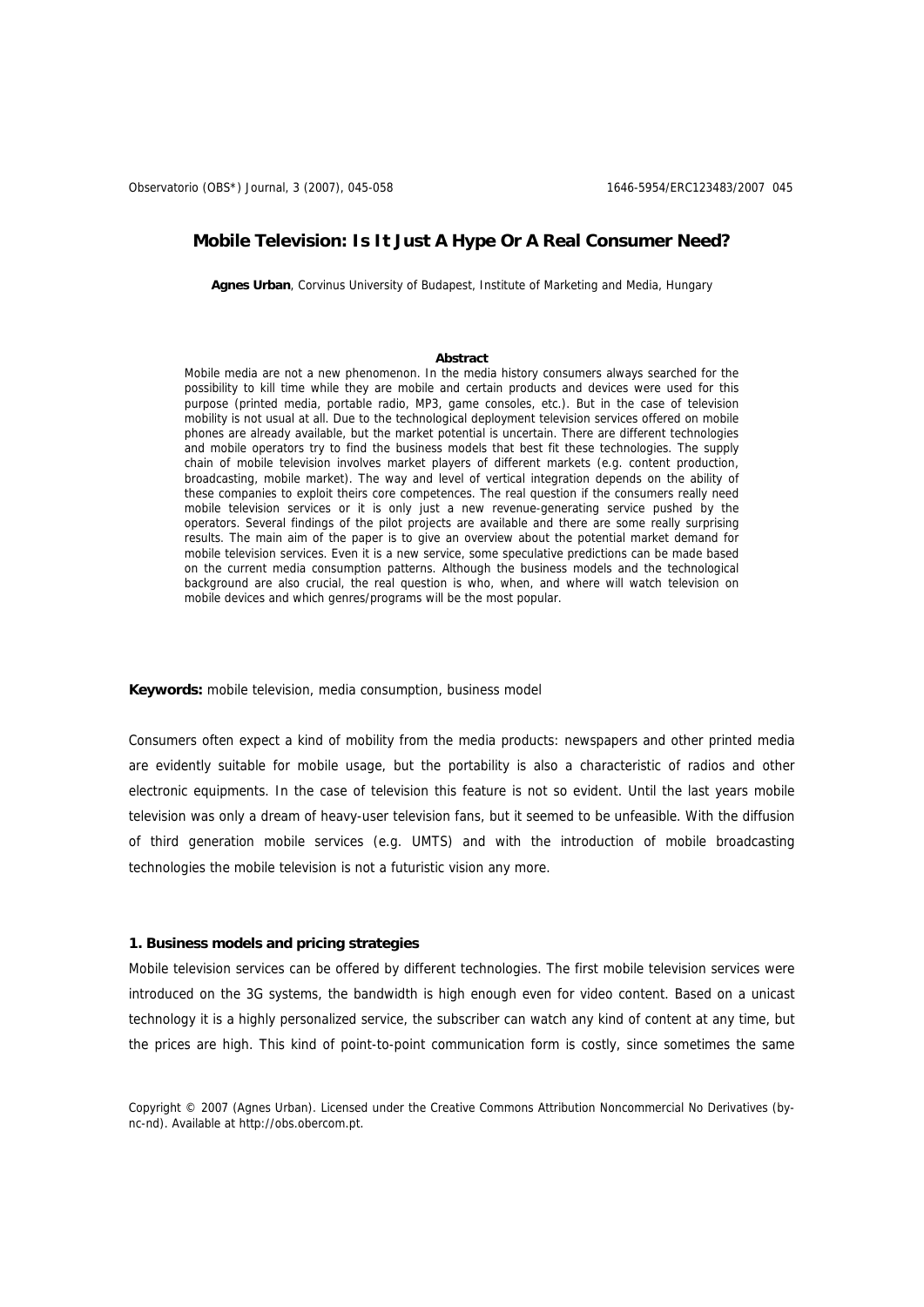content is sent to many phones in the very same cell. Economies of scale cannot be realized in this case, and capacity planning is problematic.





Mobile operators have a key role on this platform, even if they do not have any core competence on content providing. The network operator and the sales/customers service functions are crucial, and the mobile operators cannot be substituted. They use the frequencies and they have direct relationship with the consumers that is required for handling the billing system. They can also operate the portal (an example for that is Vodafone Live! content portal operated by the Vodafone). In this model the mobile operator has the best chance to get the central role of supply chain, the level of vertical integration depends on its market power and corporate strategy. In the case of mobile services offered on broadcasting networks the situation is different. There are several technologies based on terrestrial and satellite distribution (like DVB-H, TDMB, S-DMB, MediaFLO, ISDB-T) but there is no single global or at least European standard. Role of mobile operator is not so evident, since the mobile network itself is not required for the core service and the sales and billing functions can be also unnecessary if the business model is built on free-to-air (FTA) services. It is not clear which player of the supply chain can have a key role on the market in this case.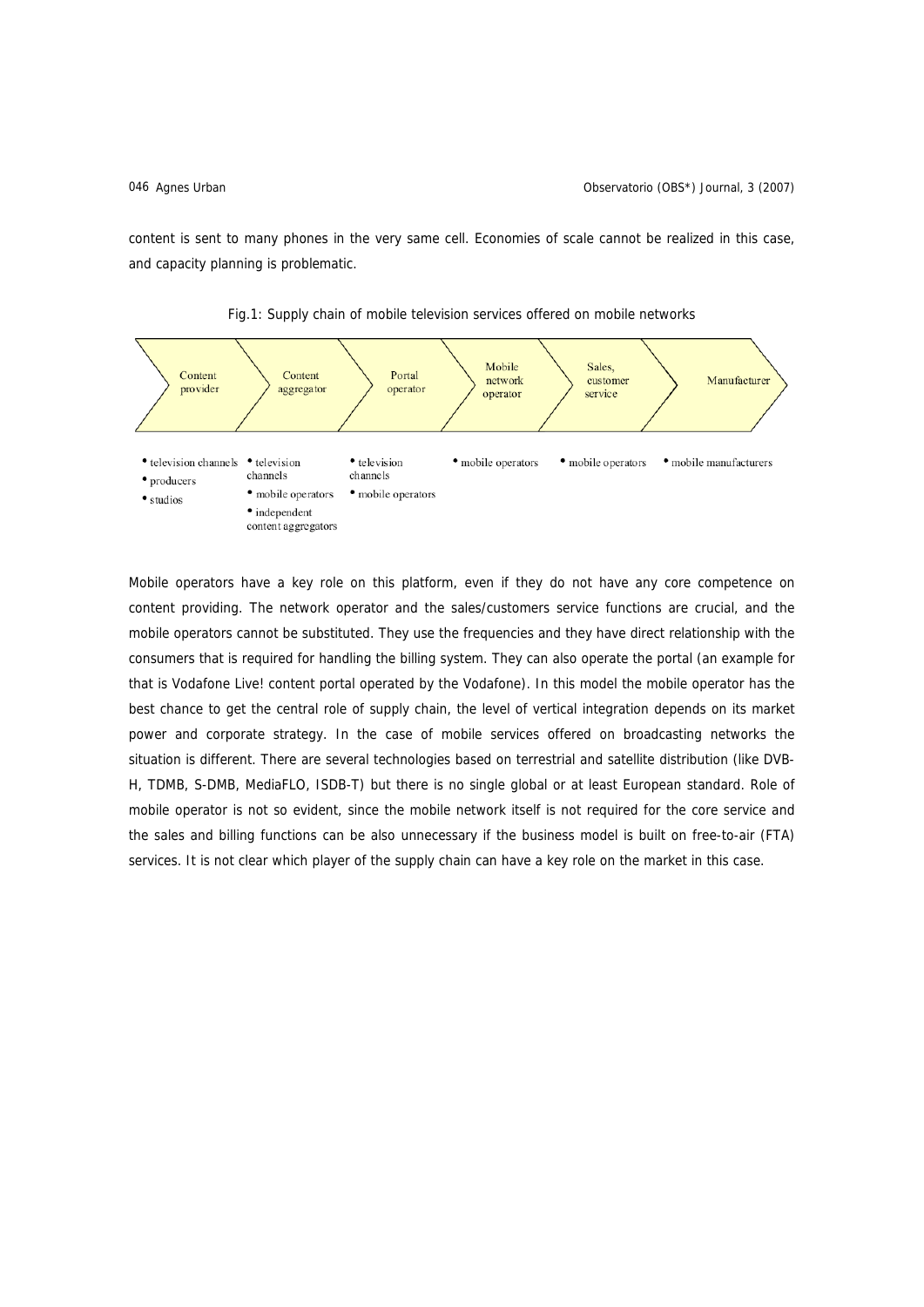



This technology is relatively new, the potential business models are uncertain. The *content provider centric* business model exploits the competition for the valuable rights based on the 'content is king' concept. For the content provider the lack of customer service and billing system can cause difficulties. In the *content* aggregator centric business model the content aggregator probably integrates the content provider but the lack of direct customer relationship can be problematic here, too. If the operator of an other platform (e.g. a cable operator) enters into mobile business and takes some content aggregation function, the billing problem can be somehow solved. The *multiplex operator centric business model* is maybe the most uncertain now, since the whole long-term future of the digital television market is not foreseen. In the socalled strong multiplex model (where the multiplex operator and not the regulator decides about the available content and the packaging of channels) role of the multiplex operator can be crucial. It can also build out customer relationship system. A *network operator centric business model* is also possible. It can be the broadcasting company that operates the terrestrial network, but it does not have customer service. Due to the experiences of digital terrestrial television (DVB-T) the network operator can get a role in the multiplex operation, and it strengthens its position. The mobile network operator is a less significant player, since its network is not used for content distribution. If the content services are interactive and a feedback channel is required, the mobile network operator can get a role. It is also the case with the paid services, since the conditional access system should be operated by the mobile operator. The other uncertain point of the broadcasting based mobile television is the end-device. It can be surprising, but even the evident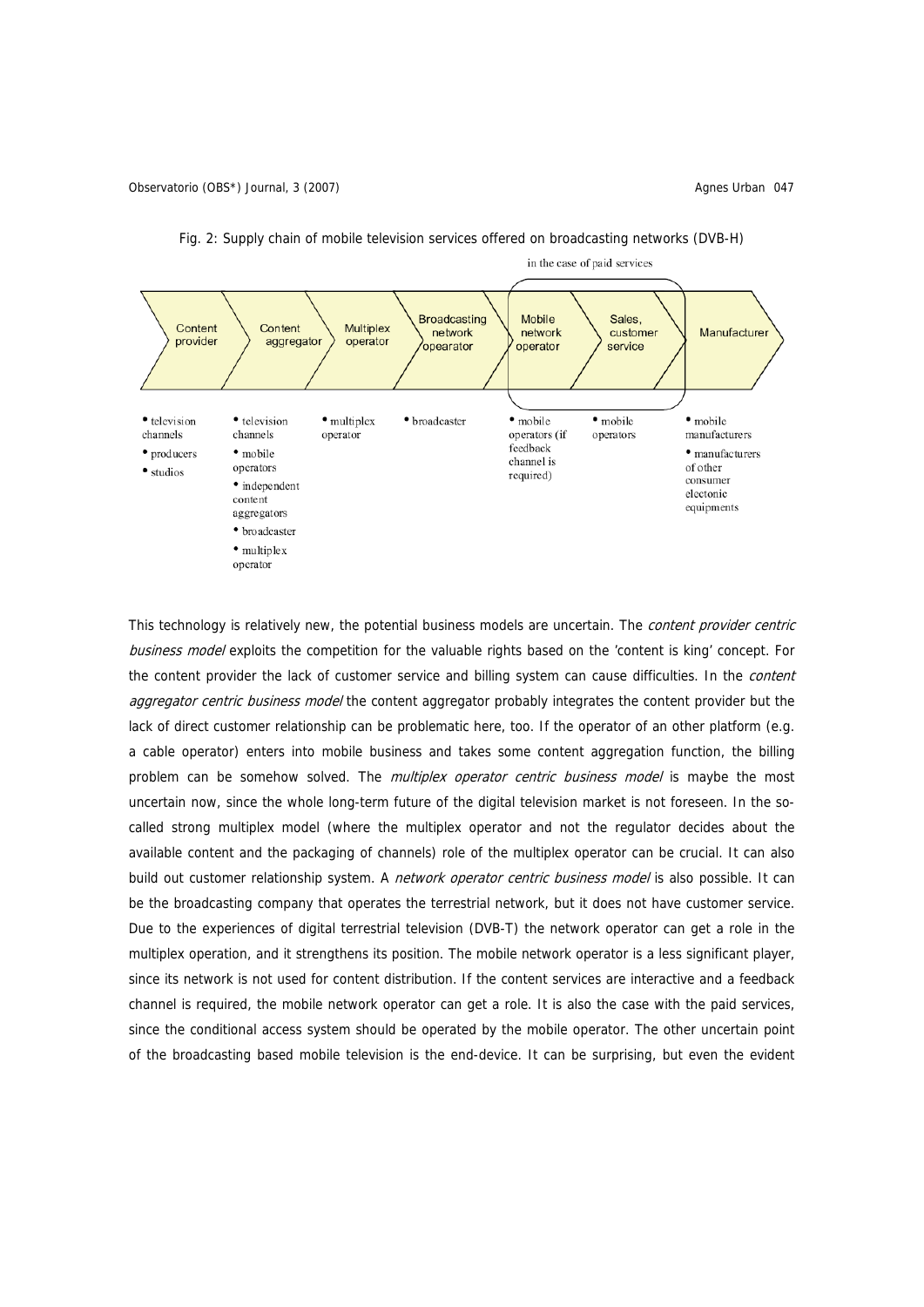role of mobile phones can be questioned, since it is only one option for television viewing. Other devices (e.g. PDA, enhanced MP3, game consoles) can substitute the phones and can offer a better viewing experience for the users. The fact that phones became the part of our everyday life and usually users do not go anywhere without it definitely means a competitive advantage for this device. But the small screen is a disadvantage and just for the purposes of mobile television the size of the mobile phones should not increase again to allow larger displays (Trefzger, 2005). The battery capacity is also a problem, since video viewing requires a lot of power. In the current technological conditions there is a trade-off between the mobile television viewing and the functional advantages of phones (small size, long battery life).

It is a challenge for mobile operators and other potential market players to find a business model for mobile television services. The development of the mobile communication gave several lessons in the last decade. According to Rogers (1986) the communication industry is characterized by tool technologies. The techniques can be applied in a variety of ways to diverse situations. The popular applications are shaped by consumer habits, by re-discovering the devices themselves. The popularity of SMS in mobile telephony was a surprise both for engineers and researchers. What is more, researchers had never thought that the diffusion of mobile technology would affect the television industry through the appearance of various votes. Accordingly, even though the development of infocommunication technologies is the result of well-planned business and engineering activities, the decision whether a specific service becomes popular or not rests with the people. The introduction of UMTS and the relative failure of these services also illustrates that consumers' behaviour do not exactly follow the expectations of corporate decision makers. As Picard (2005) points out, no media or communication device can reach a 100% adoption, even the researches are based on this assumption. Evidently it changes the basic question of diffusion researches: the question is not purely the adoption rate and the speed of diffusion, but rather the practical limit of the diffusion. Corporations have long-term strategies and they make investments only in the fields that have a mass market potential. Mobile television needs a mass market even some of the contents may target only niche markets. It is not evident at all if this mass market exists. Anyway the main question is if there is a real consumer demand for mobile television services or it is rather a hype with a business failure at the end. The basic platform for mobile television services is practically the strategic decision of market players. Obviously the mobile operators want to have a key position in the supply chain with the exploitation of consumer relationship. This service can increase the ARPU (average revenue per user) and opens the market potential of media industries. For the broadcasting companies this possibility means a new distribution channel for theirs content and they also try to get a strategic role in the service providing. The direction and level of vertical integration depends on the ability of these companies to exploit theirs core competences. The regulatory background (e.g. spectrum regulation, media regulation, special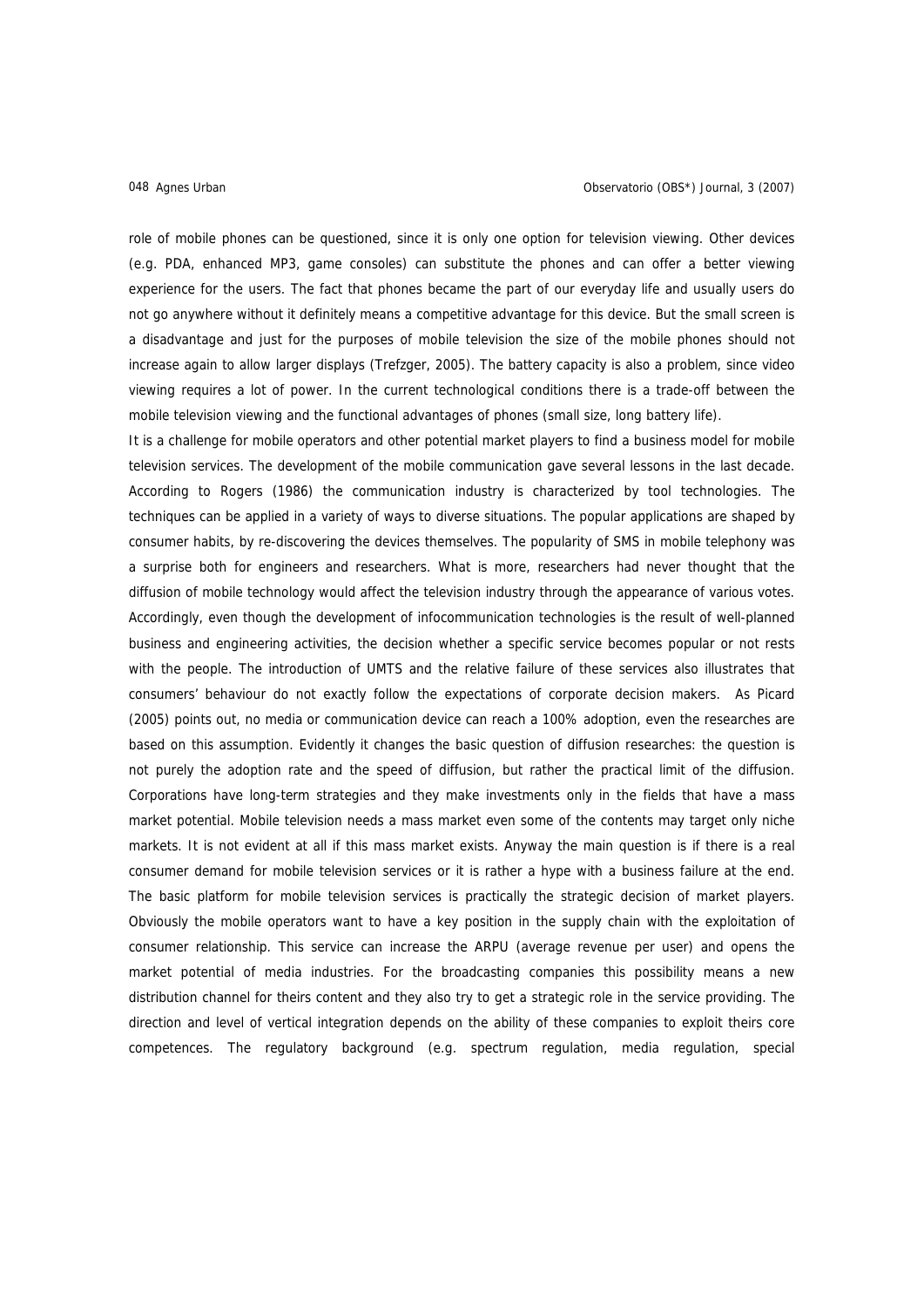concentration rules) can also influence the strategy of the market players. There is no clear regulatory policy concerning mobile television even some national regulatory authority started investigating this field. An attractive pricing model and price level is crucial concerning the success of mobile television. The basic pricing models are the same as in the media business in general (Trefzger, 2006):

- pay-per-view (time based, volume based, event based);
- subscription;
- one time fee;
- free models.

According to the expectations the subscription can be the most popular pricing model besides the free models of course. The experiences of the pilot projects also support this assumption (Holland 2006, TNS Infratest 2006). On the infocommunication market the flat-rate pricing proved to be most successful (cable television, broadband internet, mobile services), the usage based models are far less popular. Combination of the different models is also possible. The subscription based pricing supplemented with pay-per-view events can be acceptable for the consumers and profitable for the operators. These contents have to be really premium contents, otherwise the consumers do not have any interest to pay additionally. Some sport events (e.g. premium soccer on the European market) can be suitable for this kind of pricing.

The FTA services can be also favourable for the users, the real question in this case the financial return of the service. It is uncertain if the content providing can be financed by the advertisers, reaching a critical mass is essential in this case. It is somehow the chicken-andegg problem, without mass audience the market players do not finance the development of free content but without content the service itself is not appeal for the consumers. The one-time fee is the least common (e.g. American digital satellite radios offer life long subscription for one time fee), but a premium price built into the end-device is also possible.

## **2. Consumption of new media services**

Analysis of new media services is an emerging field in the media economics literature. New media is the totality of those mass communication devices and services which allow of the interactivity of services and the personalisation of media content (Urban, 2004). The 3G technology can maximally fulfill this requirement. In the case of broadcasting technologies it is less evident, even if mobile network can be used for feedback. If we want to evaluate the market demand for the mobile television services, we have to identify some crucial points in the environment of mobile television. It is a brand new service but not without precedents. Some experiences from the media and communications market must be known to understand the main questions of mobile television services. There are general tendencies concerning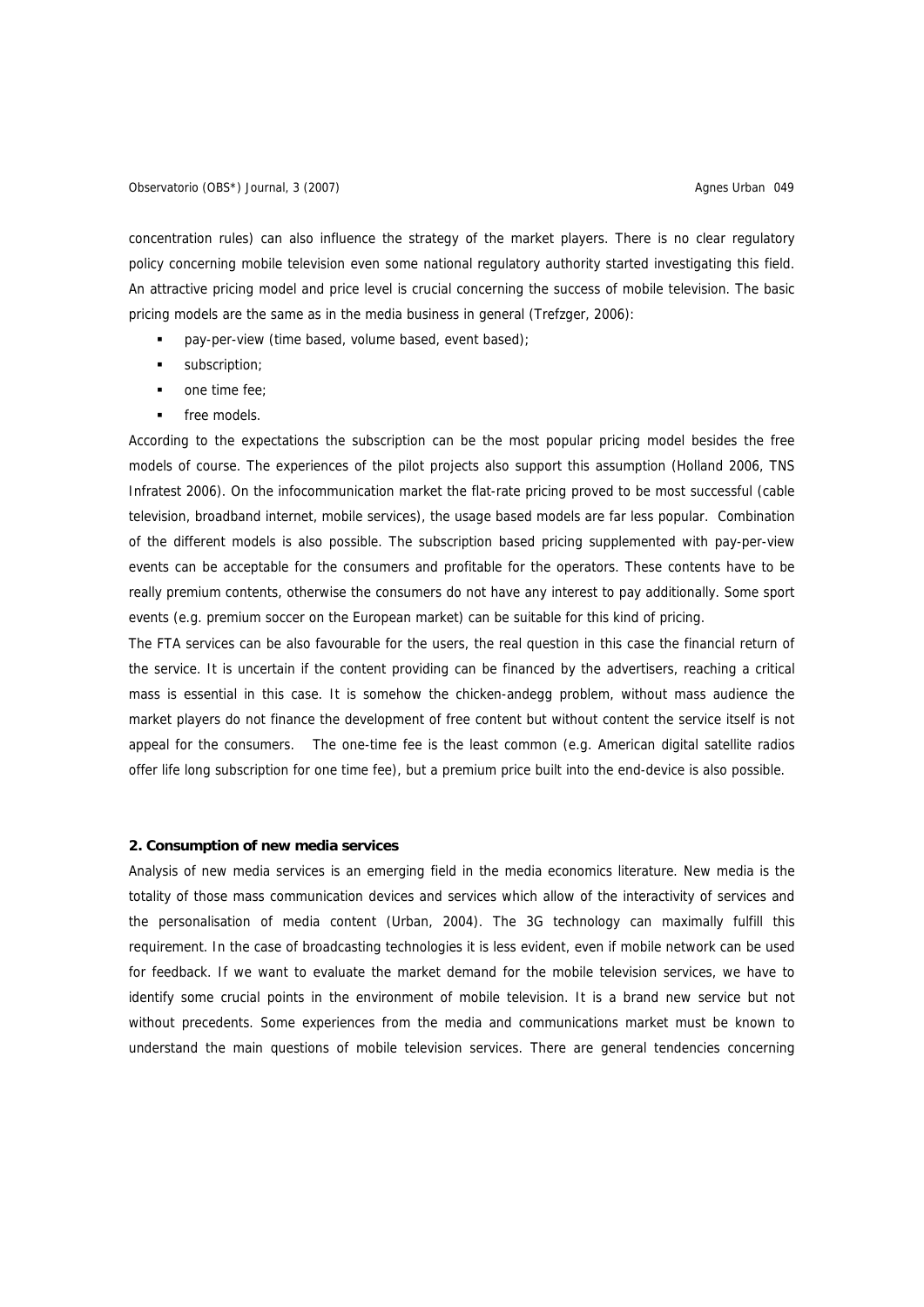media consumption patterns and they can also determine the market acceptance of mobile television services. The first question can be if the audience is interested in mobile television viewing or not. In some cases the mass appeal of mobile television is not questioned at all (IBM, 2006). The logic behind this idea is the universal popularity of television viewing and the high penetration of mobile phones. Picard (2005) underlines the differences between telephony being a tool of interpersonal communication and broadcasting designed for one-way mass communication. The concept of mobile television blends these functions, but according to the experiences in the communication industries users prefer the separated technologies in the consumer goods. Goldhammer (2006) compares the highly converged devices to the Swiss army knives. It can be really practical outdoors, but at home we prefer the usage of certain knives for different purposes and we open a bottle of wine with the corkscrew instead of the pocket knife. This phenomenon can be instructive for mobile phones: even if there are some practical advantages of converging the functions, mobile phone can remain a device primary for personal communication. It is not evident at all if the users want to substitute the current high-quality consumer electronic equipments with a new device that offers a more limited viewing experience. The other question is more about the content type desired by the mass audience. For a long time the "content is king" concept has been prevailing in media economics literature. Concept of Odlyzko (2001) questions the hegemony of professional content and emphasizes importance of connectivity. User-generated content (UGC) became a buzzword in the last years and according to Companie (2006) it can be a driving force not only for the Internet but also for mobile communications. Since cameras are also included in the phones, the civil content providing can be especially important in some breaking news situations (terror attack, accident, etc). The mobile phone owners can become correspondents immediately, as it happened on Internet portals several times in the last years. Its real technological environment is the 3G, in the broadcasting model the viability of UGC is less evident. From this point of view the development of mobile Internet can be threat to the mobile television market.

The UGC phenomenon can have an impact also on the business model and the pricing strategy. Users are generally more willing to pay for two-way interactive and interpersonal communication services than for one-way content services. It can give a priority to the interactivity and personalization in the business development of mobile broadcasting (Tadayoni-Henten, 2006). It obviously favours to the personalized content providing of 3G networks against the mobile television services offered on broadcasting networks. We have to recognize that mobility is a trend in media consumption as well as time-shifting. It is a natural desire of users that they are want to consume the media services where and when they want. The change of 'technological push' models into 'market pull' models in communication industries reflects this expectation. Nowadays free time is limited and it is a clear interest of consumers to kill time when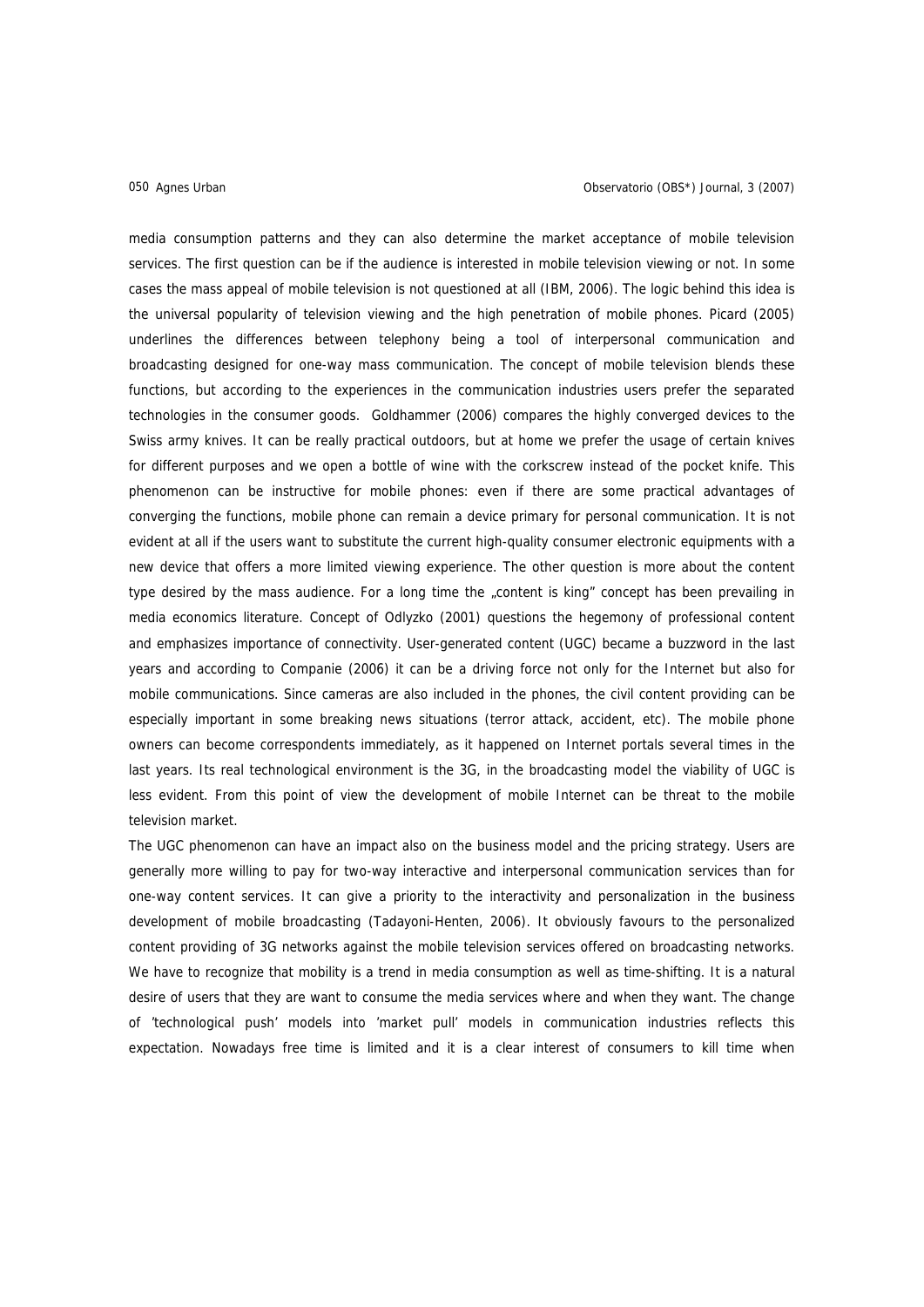Observatorio (OBS\*) Journal, 3 (2007) <br>
and Contract Urban 051 and Contract Urban 051 and Contract Urban 051

otherwise they have to wait for something or they have spend time somewhere without any kind of activity (waiting in a queue, sitting on a bus). No doubt, mobile television can be suitable for this purpose. The highly personalized mobile television services can theoretically fulfill the requirements of the consumers, but several practical questions arises. No one knows the exact consumer needs concerning the content and quality issues, and crucial question is how much the users are willing to pay for the services.

## **3. How the consumers accept the mobile television services?**

Even most brilliant technologies and innovative business models can fail, if there is no market demand for the product or the service. Even if the success of mobile television seems to be evident because of the popularity of television and mobile phone, the introduction of the service has a business risk. Concerning the potential market demand for the service we have to ask some basic questions:

- Which content type can be the most appealing for the consumers?
- How much are they willing to pay for mobile television?
- In which situation, for what purpose do they use mobile television?
- Where do they watch mobile television?
- How much time do they spend on watching mobile television?

There are only a few commercial mobile television services (at least with broadcasting technologies). We can get a picture about the attitude of consumers from the pilot projects. The results are partly available and there are some surprising findings.

## **Content**

Users are interested in those programme types that are well known from traditional television, but not all the genres are equally enjoyable on mobile phones. According to the research of

A.T. Kearney conducted in twenty-one countries the news and sports programmes are the most popular. In the young age groups music content seems to be extremely attractive. The different preferences in the age groups is illustrated in Fig. 3.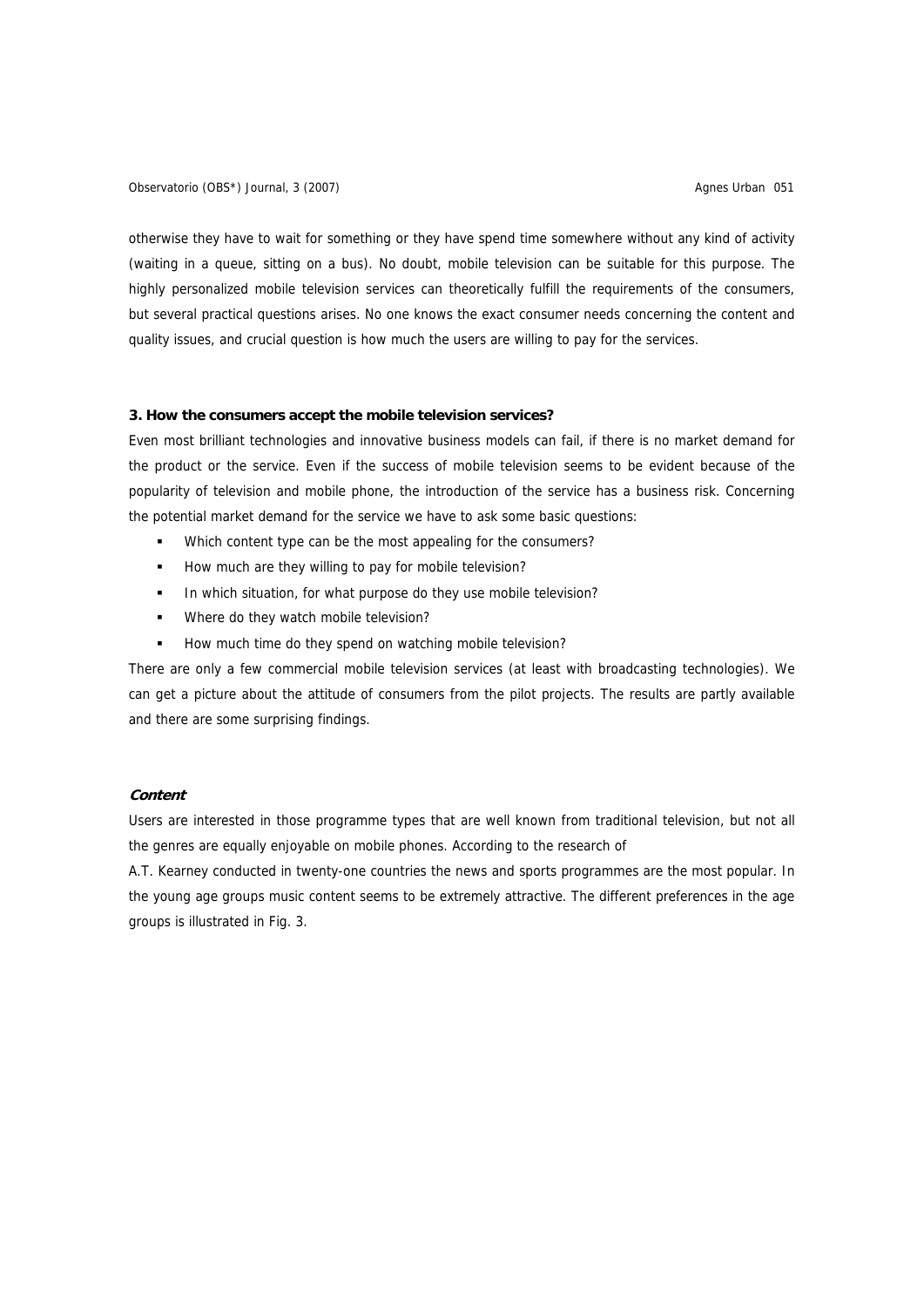

Fig. 3: "What type of TV programmes would you be most interested in", by age

Source: A.T. Kearney - University of Cambridge (2005)

Pilot projects give similar results, news and sport programmes are the most popular. The first commercial DVB-H service in Europe was offered by 3 Italia in June 2006. The timing was not left to chance, the introduction was connected to the World Cup. The triumph of Italian national team was an exceptional luck for the service provider, it obviously boosted the subscription base. At the end of the World Cup 3 Italia had [1](#page-7-0)11.000 subscribers and expected 500.000 mobile television clients by the end of 2006<sup>1</sup>. Due to the relatively small size of the display and also because of the short and fragmented viewing situations, the other premium content, the movies will be probably less popular on mobile television platforms. In Korea and China special made-for-mobile films were produced with a commercial success. They are different from traditional movies, editing is more fragmented and unconventional camera techniques are used (Orgad, 2006). It is the question of the future if the mobile television stimulates the specialized content development or the contents developed for traditional television will be suitable for mobile usage. The socalled *mobisodes* (short versions of serial episodes) developed for mobiles are popular, but this kind of content development is relatively costly. Mobisodes were produced for some well-known series (Lost, Dr Who) and some mobisodes were also produced in Hungary based on two popular domestic series. They were available as part of the 3G services without any significant success.

<span id="page-7-0"></span> 1 Probably this expectation was not realized, since 3 Italia has not published any subscriber information since July 2006. It is somehow informative in itself. (Relevant information about the 3 Italia mobile television service are available on http://www.dvb-h.org/Services-Italia.html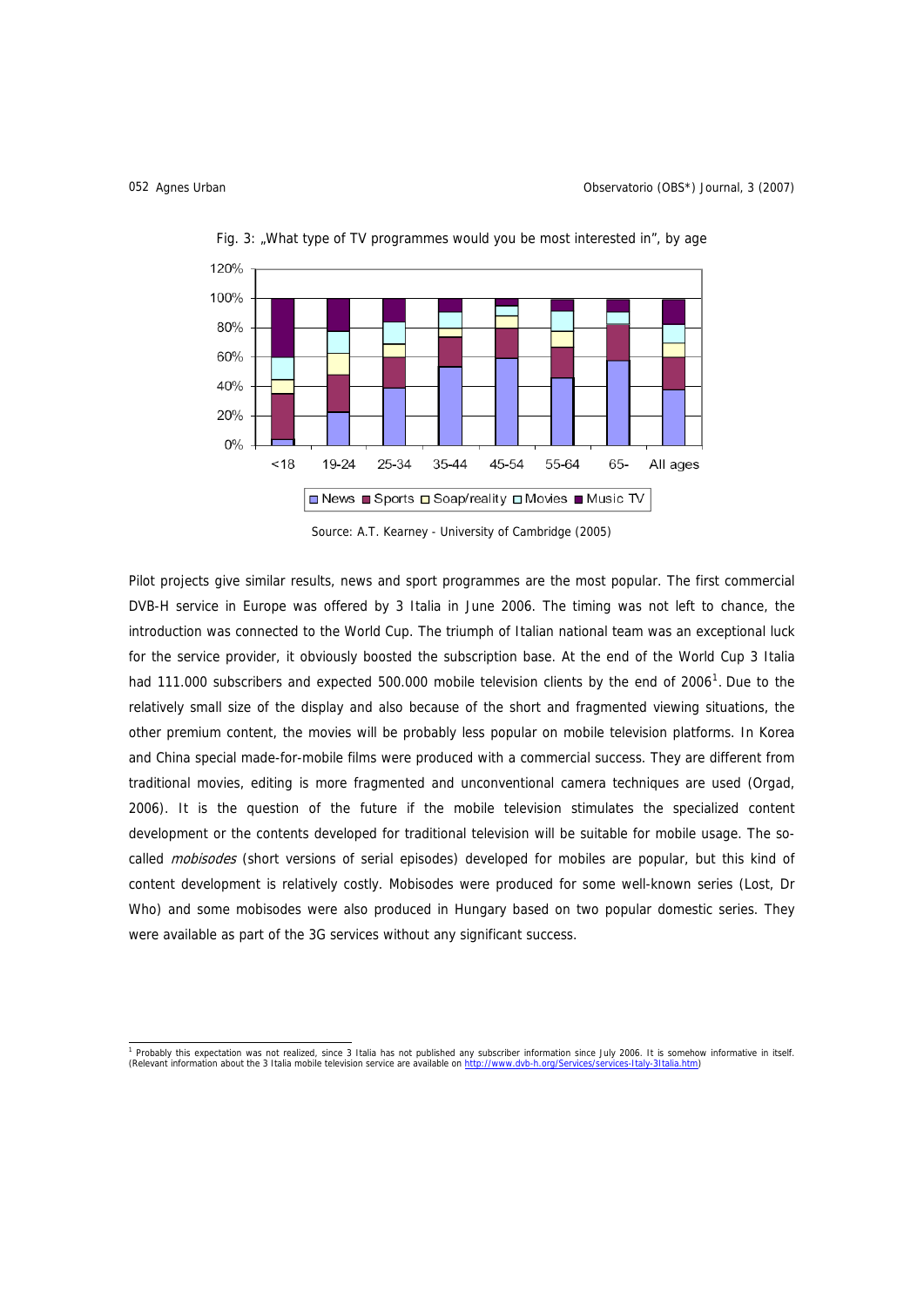Observatorio (OBS\*) Journal, 3 (2007) <br>
Agnes Urban 053

## **Pay willingness**

The return on investments of programme developing is highly uncertain. The pay willingness of the users is relatively low, as the different research results illustrate in Fig. 4. This sums can change as more and more content will be available on the mobile platform and users consider the service as the part of everyday life.



Fig. 4: Willingness to pay (monthly in euro) based on different research results

The premium contents can have high revenue generating potential. Countries having popular sport content and high demand for that (e.g. soccer in UK, Italy, Germany, Spain) are in favourable situation. The lack of domestic premium sport content hits several smaller countries, it can have an effect both on the ARPU and the number of subscribers. The question of the adult content is also highly uncertain, maybe mobile phone is not the most suitable device for viewing this content type. But it must be added that adult content could find its audience via any kind of medium (print media, television, internet) and it could be a mistake to underestimate revenue generating potential of adult content. Unfortunately it is not an easily researchable area, the pilot projects do not say a lot about it. Orgad (2006) points out, that ca. 30% of video content viewed on mobile device outside the U.S. is pornography. Anyway we have to take it into consideration if we want to get a picture about the market of mobile television.

Source: BCE (2006)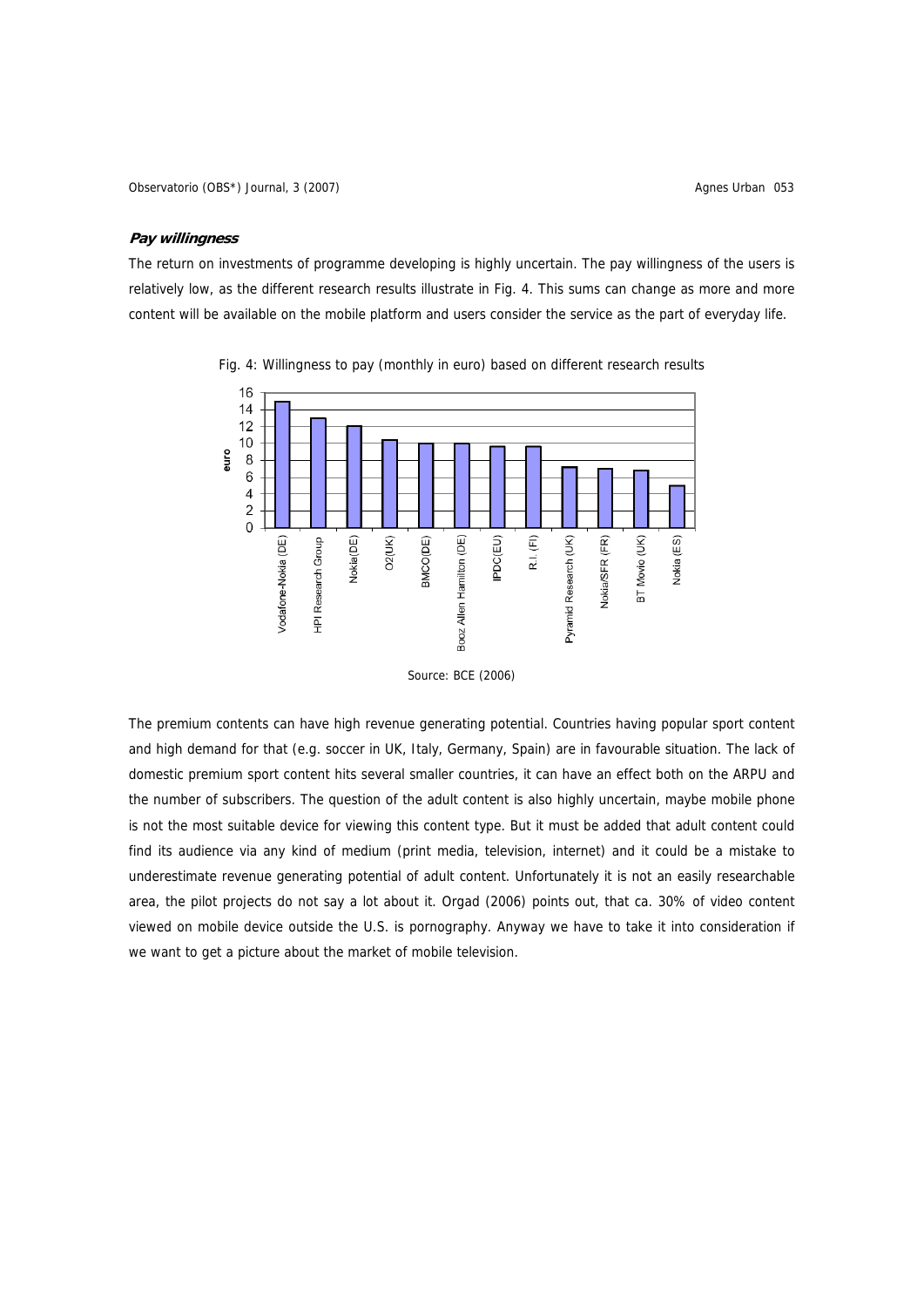#### **Viewing situations and venues**

The question of place or situation where consumers view mobile television is also important. The research results show that consumers watch mobile television not only during commuting or at work but also at home. It means that mobile television can substitute the traditional television or at least it can function as a secondary set in the household.



Fig. 5: "Where do you use the service most often?" – results of different researches

Source: RTR (2006), TNS Infratest (2006), Mason (2006), LesMobiles.com. (2006)

The relatively high proportion of the home viewing is somehow surprising. At first sight the core competence of mobile television can be its immediacy and flexibility. Consumers can get the desired content where and when they want and they do not miss the breaking news. The entertainment part can be also important when people have empty times and they are bored. But the home viewing reflects a different kind of motivation, since traditional television and internet is much more suitable for being entertained or for information seeking. A potential explanation can be that mobile device can create a really private environment in the household (e.g. in the case of pornographic content it can be an evident need). Or the portability can be a useful feature even inside the house and television content can be available even in the rooms where otherwise not (e.g. kitchen or bath). Anyway these are only speculations, consumer researches should aim to find the motivations of home-viewing of mobile television.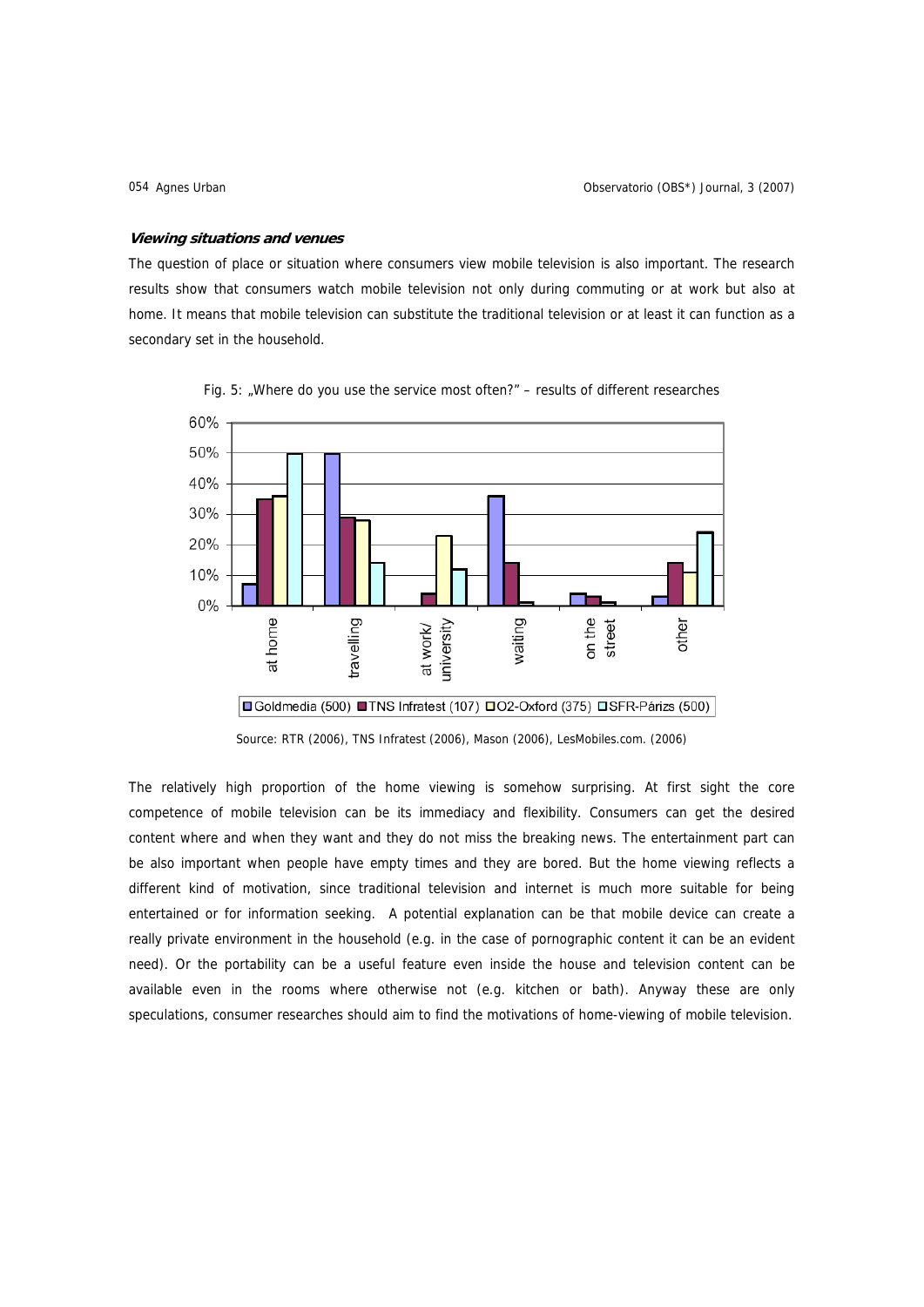### **Time devoted to mobile television**

The market potential of mobile television highly depends on the time devoted to viewing. It became also obvious that participants of the pilot project did not spend too much time with mobile television viewing.



Fig. 6: Average daily viewing of mobile television services (based on different pilot projects)

The results of the latest pilot project, just finished in Stockholm have similar results. The 62% of the participants spent 1-25 minutes on a day with mobile television viewing, and they mostly watched it in the morning and evening (Bergdahl, 2007). The expectation that mobile television can reshape the television prime time, giving a higher importance of daytime viewing has not been proved. Generally the pilot projects cannot make the potential investors really optimistic. There is a demand for mobile television services in certain situations and for certain type of content but this demand is limited. The return on content development can be risky, but the programmes originally developed for traditional television are not always enjoyable on mobile displays.

## **4. Conclusions**

Mobile television services are relatively new on the market. There are some commercial offers (especially based on 3G technology), but most of the research results are coming from surveys and pilot projects. The market players face with a dilemma. On the one hand the 3G services are relatively well known, the possible business model is more or less clear but the mobile television cannot be really popular. A possible reason can be the high prices that are consequence of the high costs. The economies of scale is hardly

Source: http://www.dvb-h.org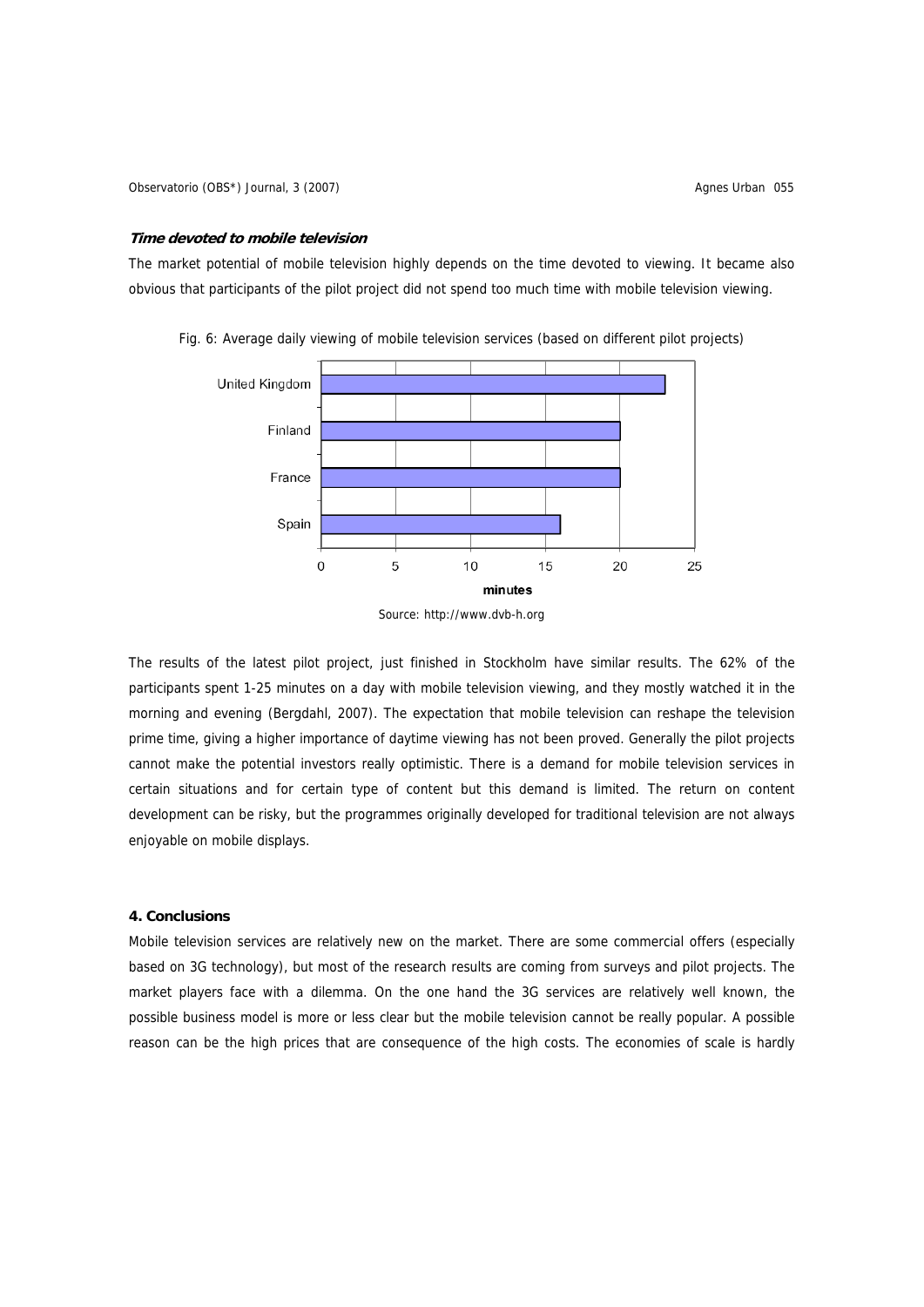prevails in this case, because of technological reasons. Due to the point-to-point connection the costs increase by the growing number of users. On the other hand the broadcasting technologies have a high risk now. The business models are not clear, the role of the mobile operator is uncertain. It has higher investment costs (a broadcasting network has to built out) but due to the broadcasting technology the capacity planning is less problematic. Since the media consumption is more and more about the interactive and personalized services, the one-way broadcasting technologies would be less preferred by the consumers. It will be a challenge for market players to integrate the advantages of the two technologies and to offer an attractive service to the consumers at a competitive price. The behaviour of the consumers is also a question. The technological development is much faster than the change of consumption habits. In the infocommunication sector the pull model becomes prevailing instead of push models, but overall the technological possibilities highly influence the market development. The competition for the free time and money of the consumers is more and more intense. Mobile television can be competitive, since it can be for killing time while waiting, commuting, etc. But the rationality is not enough for the market success. The emotional aspects, like the new viewing environment (e.g. on the street or on bus) or just the subjective perception of the quality can negatively influence the diffusion of mobile television services. There are other uncertainties concerning the mobile television development. Mobile operators can easily cannibalize the mobile television market with the introduction of mobile internet services. If consumers can reach the internet with the mobile phone theirs need for information and entertainment content in empty times will be fulfilled. Of course other technologies and other devices can be also a challenge for mobile television market. The free city WiFi systems and the high diffusion of mobile devices (laptop, PDA) can mean a real threat to the emerging market of mobile television. The basic assumption of the researchers and operators was that consumers view mobile television when they want to kill time. The pilot projects do not prove this assumption, and based on this finding probably different kind of program development strategy is required than it was thought before. The broadcasters have been searching for killer application in interactive television for long years, and it seems that mobile operators try to do the same. In the case of interactive television Van Dijk and de Vos (2001) compared it to the searching for the Holy Grail. Maybe the mobile television market players prove more successful in finding the killer application.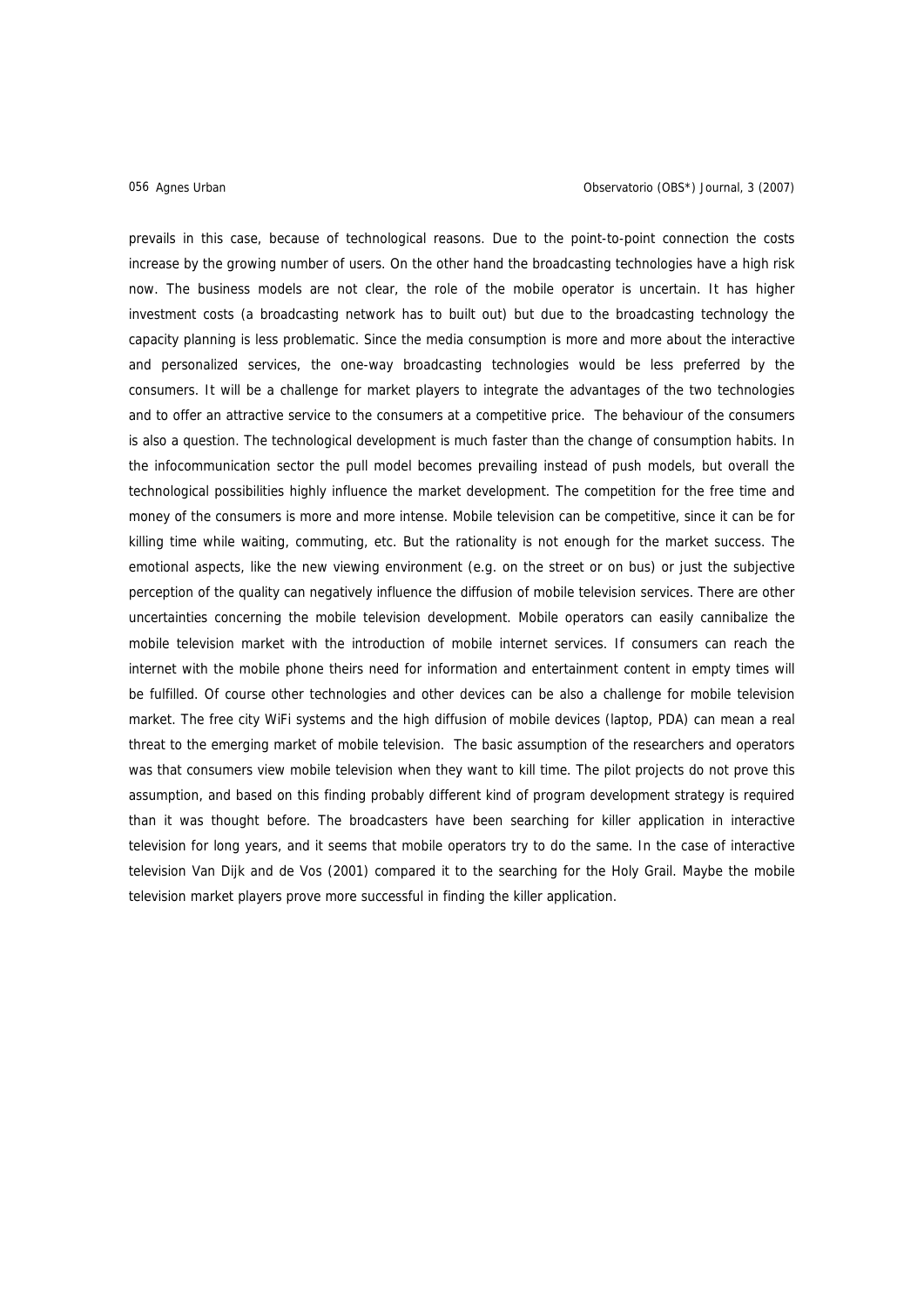Observatorio (OBS\*) Journal, 3 (2007) **Agnes Urban 057** Agnes Urban 057

## **References**

A.T. Kearney - University of Cambridge (2005): Mobinet 2005 http://www.atkearney.com/shared\_res/pdf/Mobinet\_2005\_Detailed\_Results.pdf

BCE (2006) [Budapesti Corvinus Egyetem]: TV mobilon – a bevezetés technológiai, szabályozási és piaci kérdései

Bergdahl, P. (2007): Pilottest av direktsänd TV in mobiltelefonen. http://www.dvb-h.org/PDF/Stockholm-Trial-Results.pdf

Companie, B. M. (2006): Are There Content Models for the Wireless World? In: Groebel, J. – Noam, E. M. – Feldmann, V. (ed): Mobile Media. Content and Services for Wireless Communication. Lawrence Erlbaum Association

Goldhammer (2006): On the Myth of Convergence In: Groebel, J. – Noam, E. M. – Feldmann, V. (ed): Mobile Media. Content and Services for Wireless Communication. Lawrence Erlbaum Association

Holland, N. (2006): Rescuing 3G With Mobile TV:Business Models and Monetizing 3G. Pyramid Research [http://servicesmobiles.typepad.com/services\\_mobiles/files/Whitepaper\\_MOBILETV.pdf](http://servicesmobiles.typepad.com/services_mobiles/files/Whitepaper_MOBILETV.pdf)

IBM (2006) [IBM Institute for Business Value]: Primetime for Mobile Television. Extending the entertainment concept by bringing together the best of both worlds.

Mason, S. (2006): Mobile TV – results from the DVB-H trial in Oxford. EBU Technical Review. April

Odlyzko, A. (2001): Content is not King. In: Forstmonday.org Vol6, No 2 http://firstmonday.org/issues/issue6\_2/odlyzko/

Orgad, S. (2006): This Box Was made for Walking… How will mobile television transform viewers' experience and change advertising? Department of Media and Communications. London School of Economics and Political Science.

http://www.nokia.com/NOKIA\_COM\_1/Press/Press\_Events/mobile\_tv\_report,\_november\_10,\_2006/Mobil\_T V\_Report.pdf